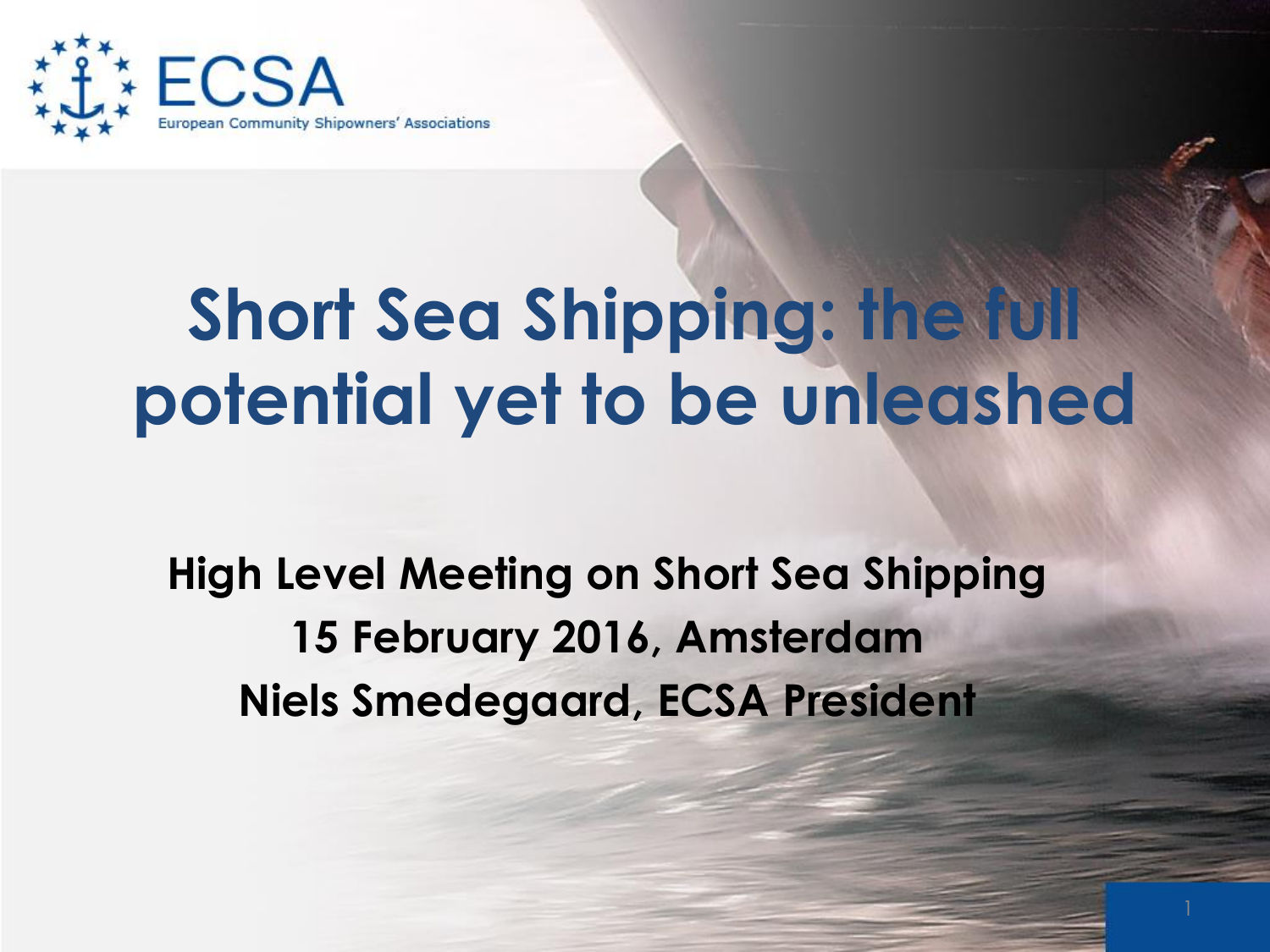

## **ECSA President**

- Established in 1965, based in Brussels 0
- National shipowners' associations EU + Norway  $\bullet$
- All trades all sectors  $\bullet$
- ECSA members control 40% of the global fleet and are pioneers  $\bullet$ in terms of safety, security and environmental performance

## **CEO DFDS**

- DFDS (*Denmark*), founded in 1866, today in 20 European  $\bullet$ countries
- **O** One of Northern Europe's largest shipping and logistics companies, employing 6,800 people with a revenue of 2 Bill.EUR
- DFDS operates a network of 25 routes with 50 freight and  $\bullet$ passenger ships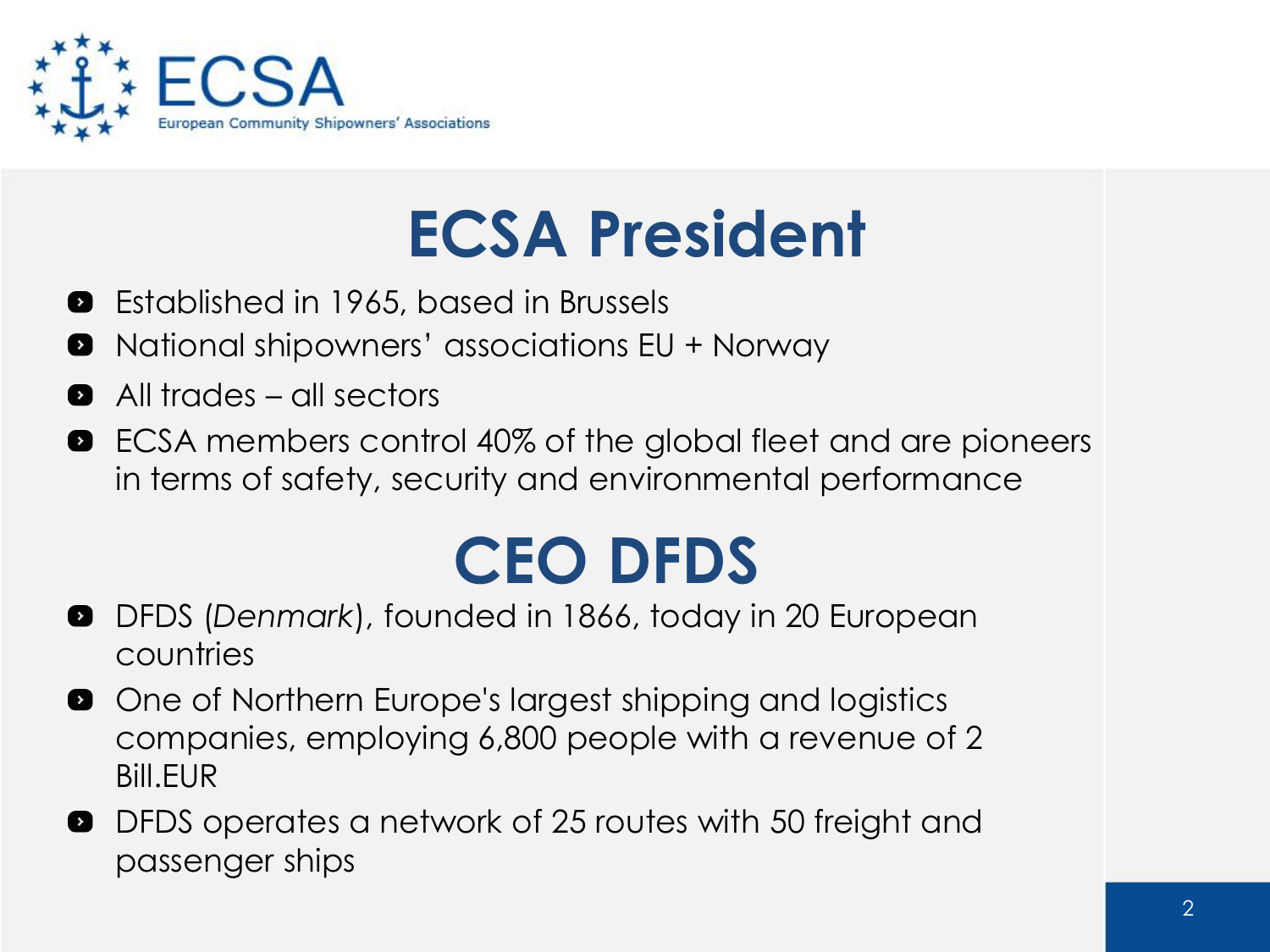

### **-What is Short Sea Shipping?**

- **-Why is Short Sea Shipping so important for Europe?**
- **-Deep dive into "National Single Window"**
- **-What is ECSA suggesting?**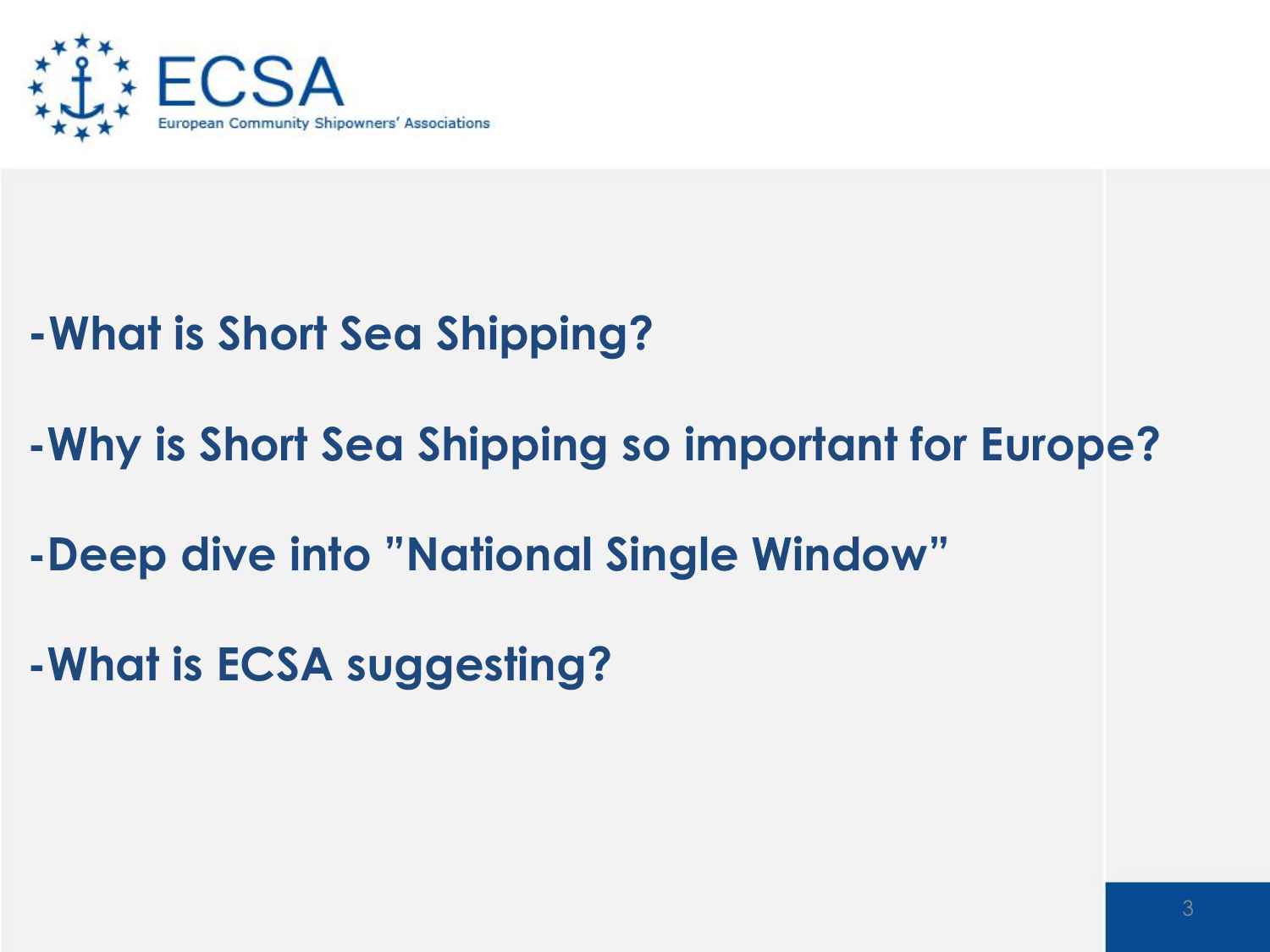

# **What is Short Sea Shipping (SSS)?**

- 'Short Sea Shipping' is the  $\bullet$ movement of cargo and passengers by sea over short distances
- **O** Traffic between ports situated in the Europe Union or between EU ports and non-EU ports situated in the EU's vicinity
- **37%** of the intra EU transport is done by Short Sea Shipping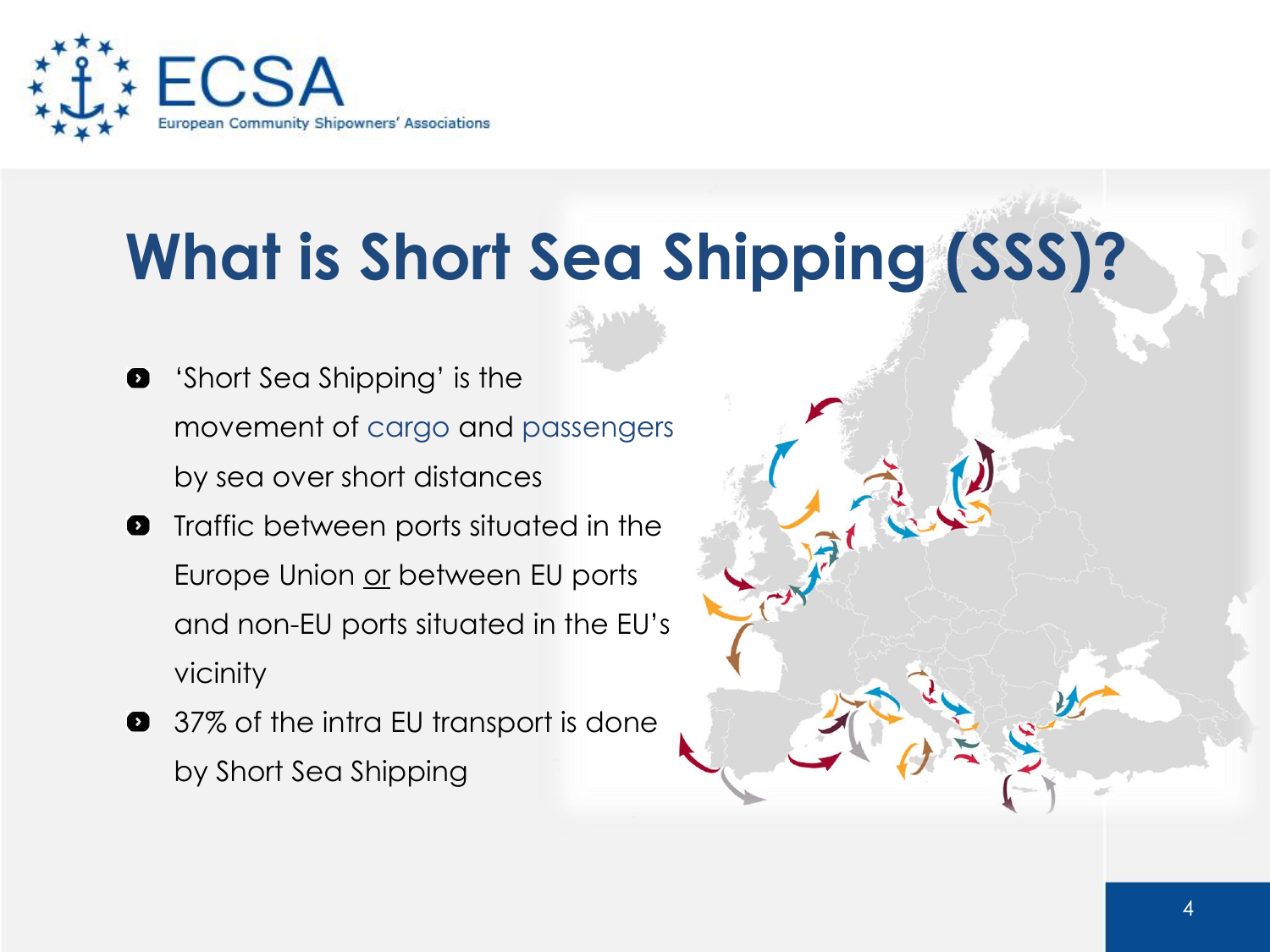

### **A diverse sector**









Dry Bulk Ro-Ro Container





Ro-Pax Liquid Bulk Other

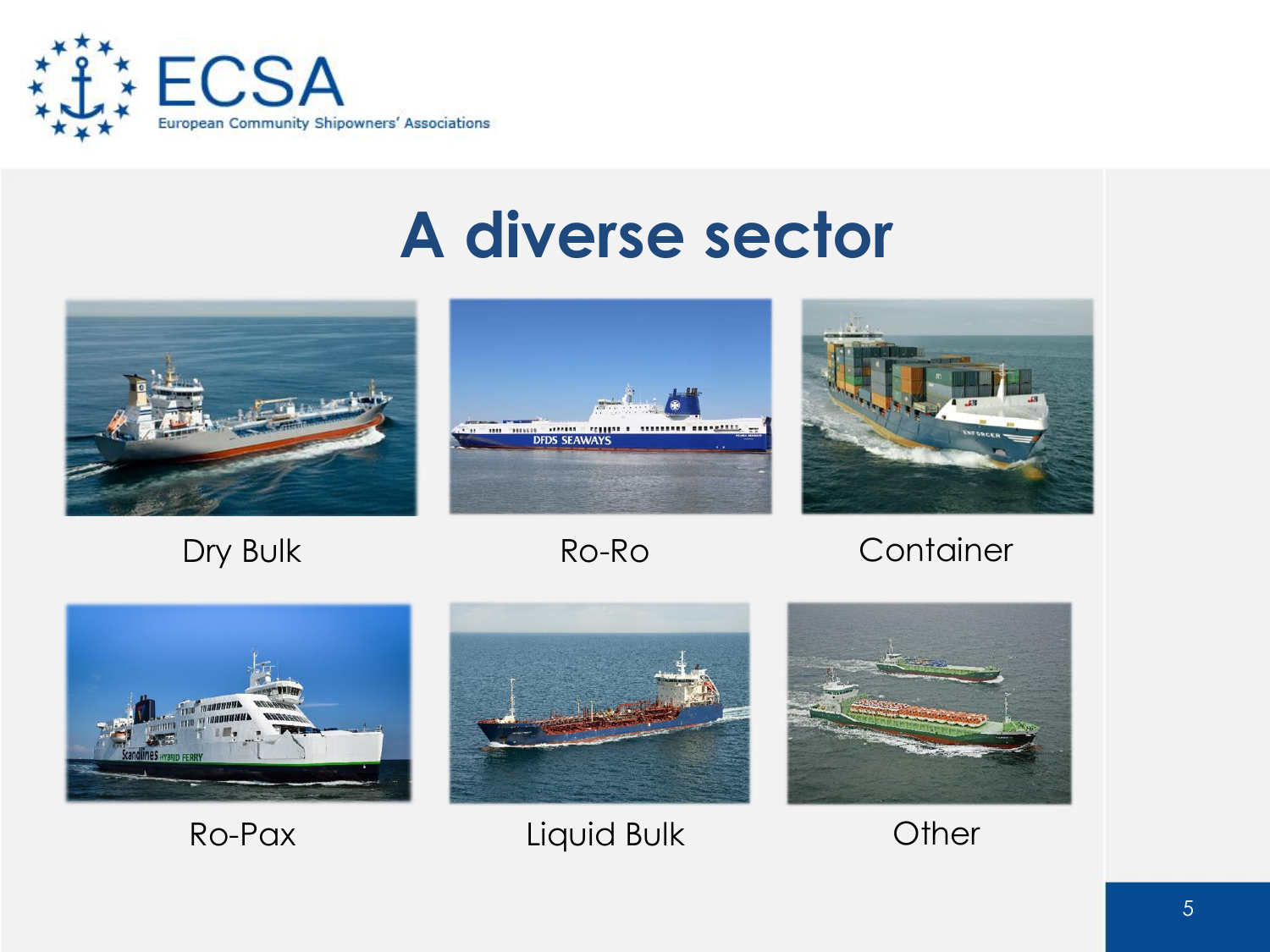

## **Breakdown of SSS cargo by region**

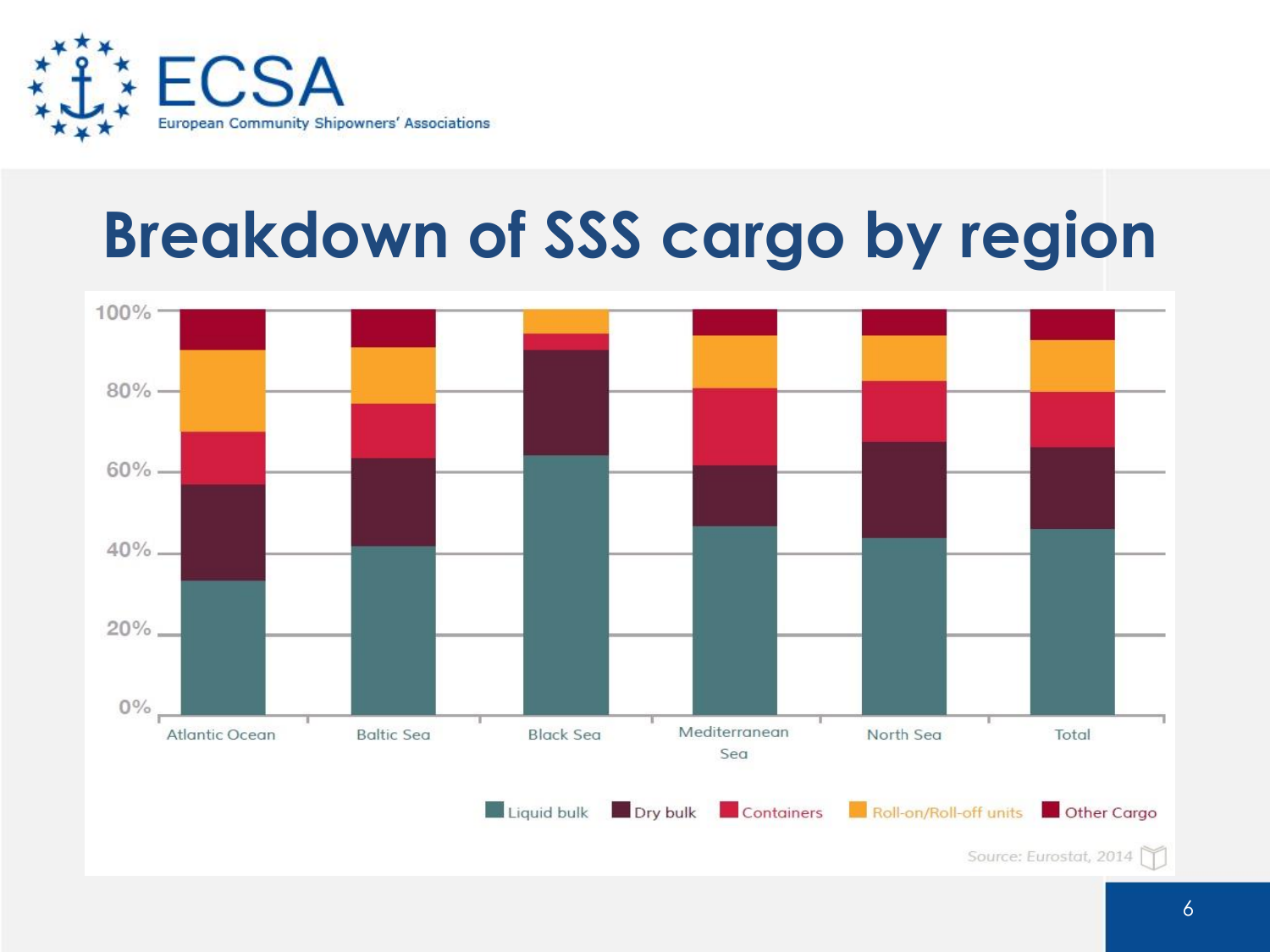

### **Development of the European Economic Area SSS Fleet**

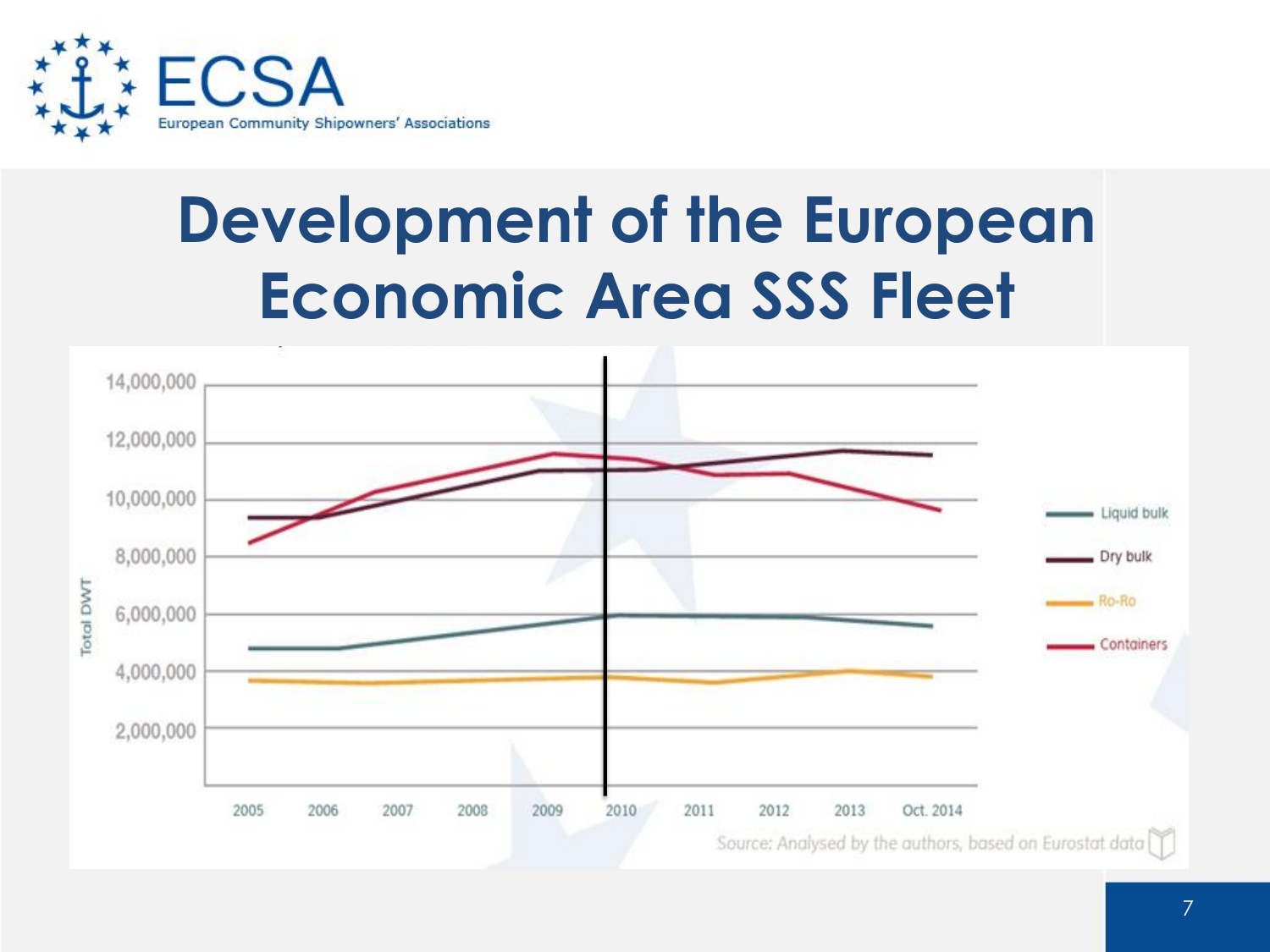

# **Why is Short Sea Shipping so important for Europe?**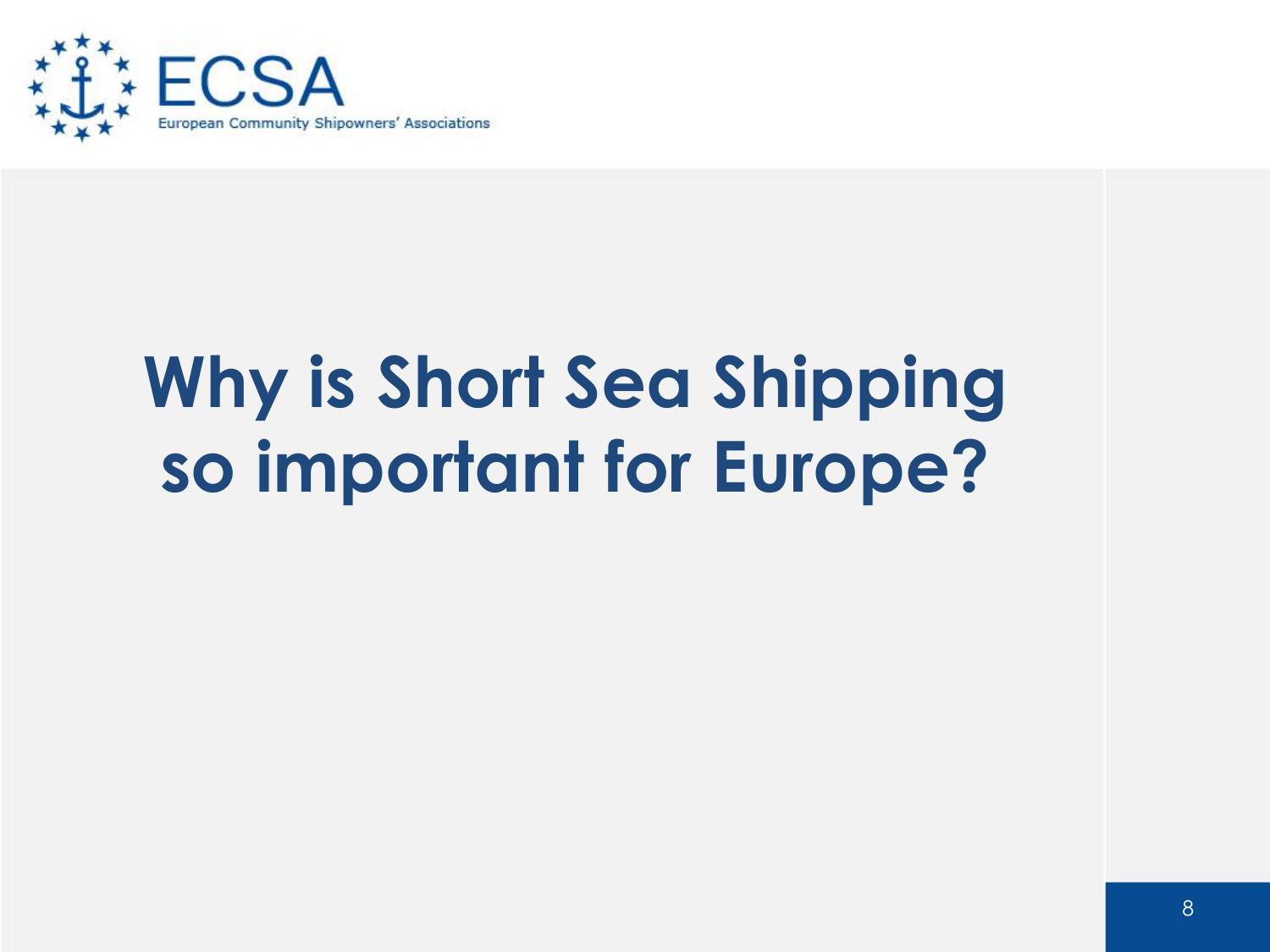

### **SSS is Europe's circulatory system**

Health condition of EU linked to blood flow

Fitness of EU competitiveness depends on blood flow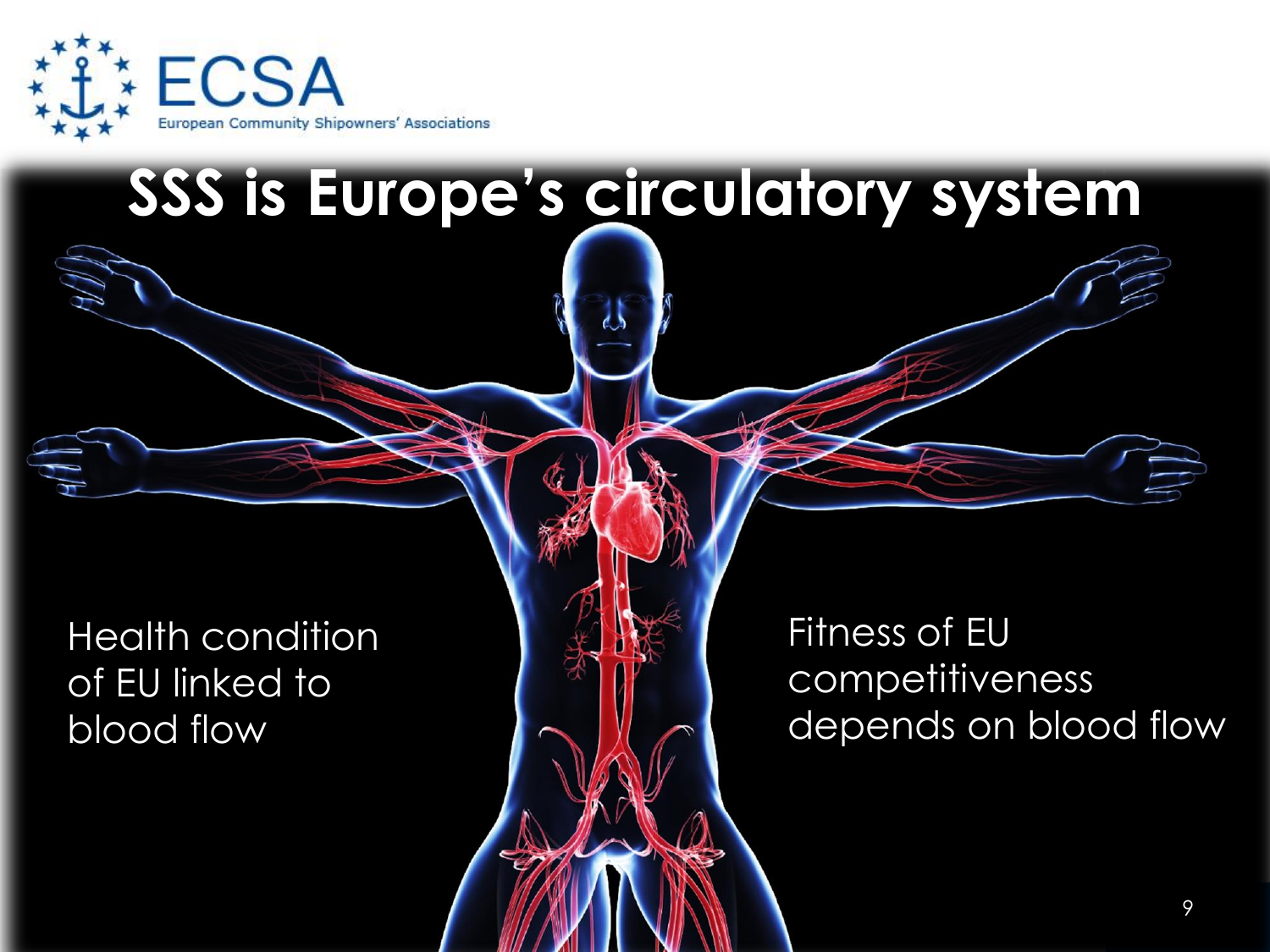

# **Our job is to improve "the fitness" of SSS and the flow of goods in Europe**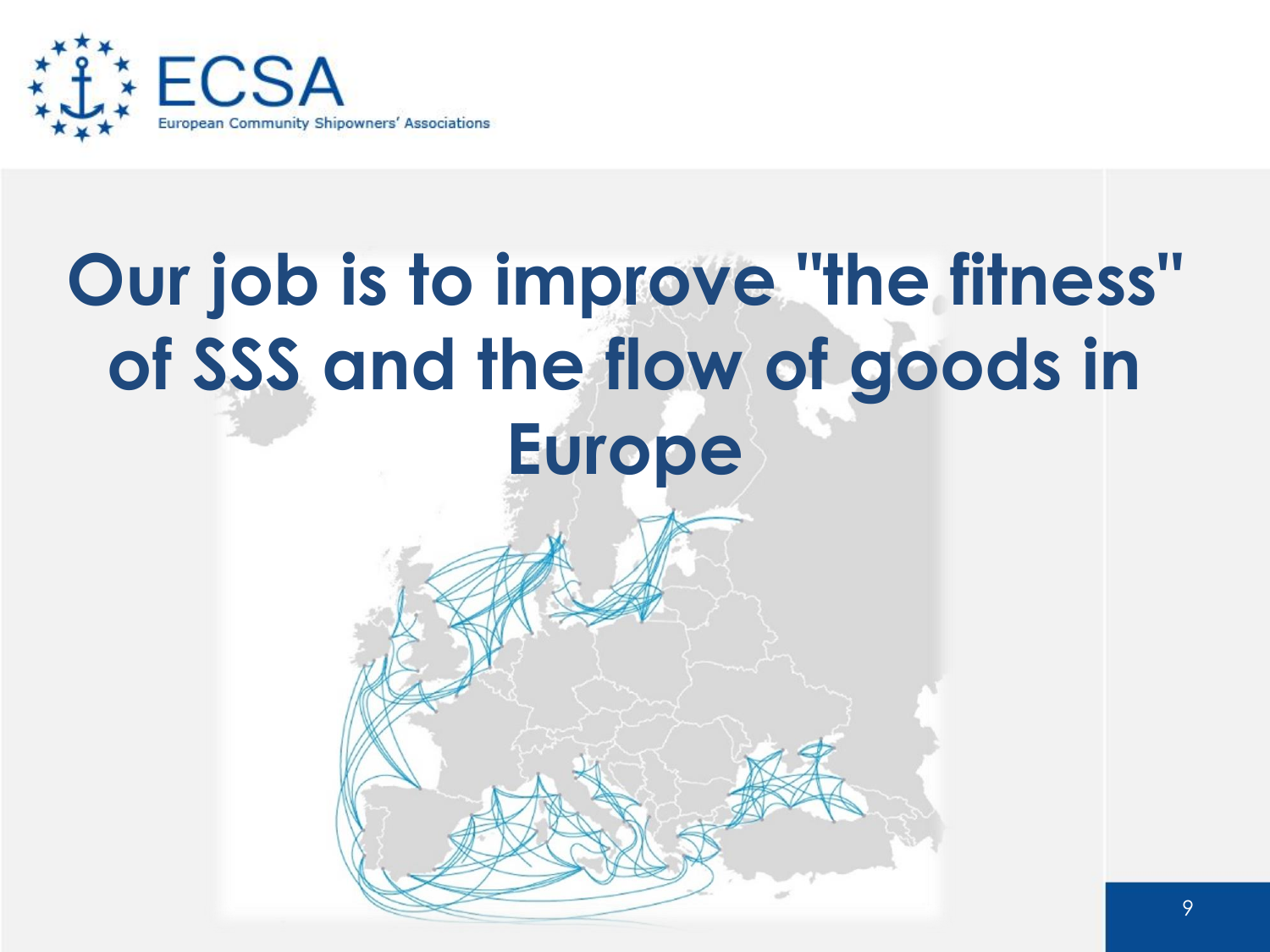

# **Many obvious benefits of SSS**

- **O** Integrated part of the EU intermodal transport infrastructure (Road, rail, rivers, ports)
- **•** Reduce congestion and accidents on roads
- $\bullet$  Environmentally attractive
- Direct and indirect job creations, also in remote areas  $\bullet$
- **O** Important economic impact for yards, manufacturing, ports and land organizations
- **•** Reduce need for expensive infrastructure investments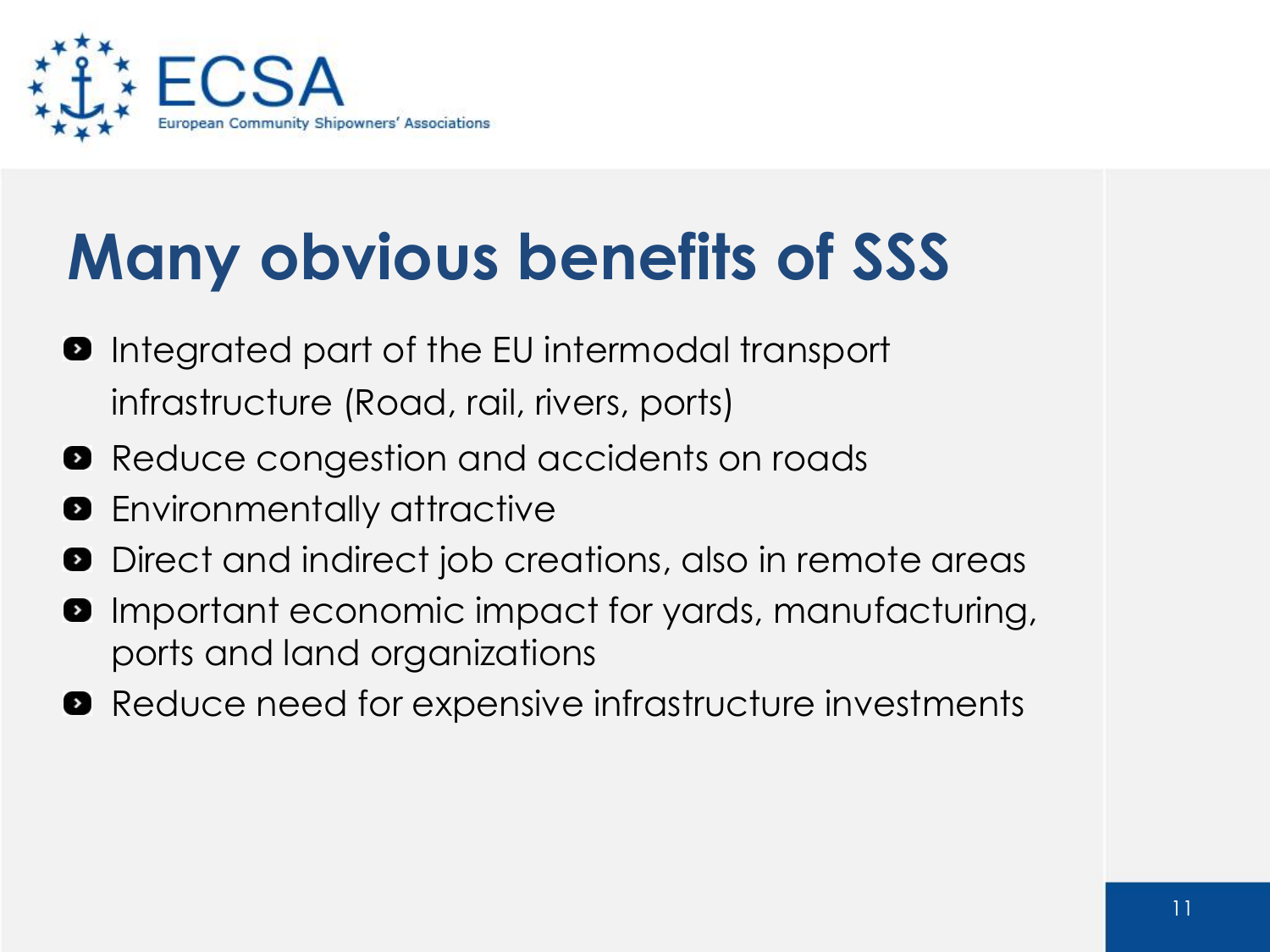

# **Regulation impacts the "fitness" of SSS**

- **O** New low sulphur requirements (50% fuel cost increase or scrubber installation 5-7 MEUR per vessel)
- National Single Window  $\bullet$
- Ballast water treatment requirements  $\bullet$
- Potential Nox area legislation  $\bullet$
- Potential regional recycling legislation  $\bullet$
- Potential regional CO $_2$  legislation 0
- Ten-T/CEF Funding opportunities  $\bullet$

#### **We must take our fair share of responsibility, but let us avoid « unintended consequences » of the regulation**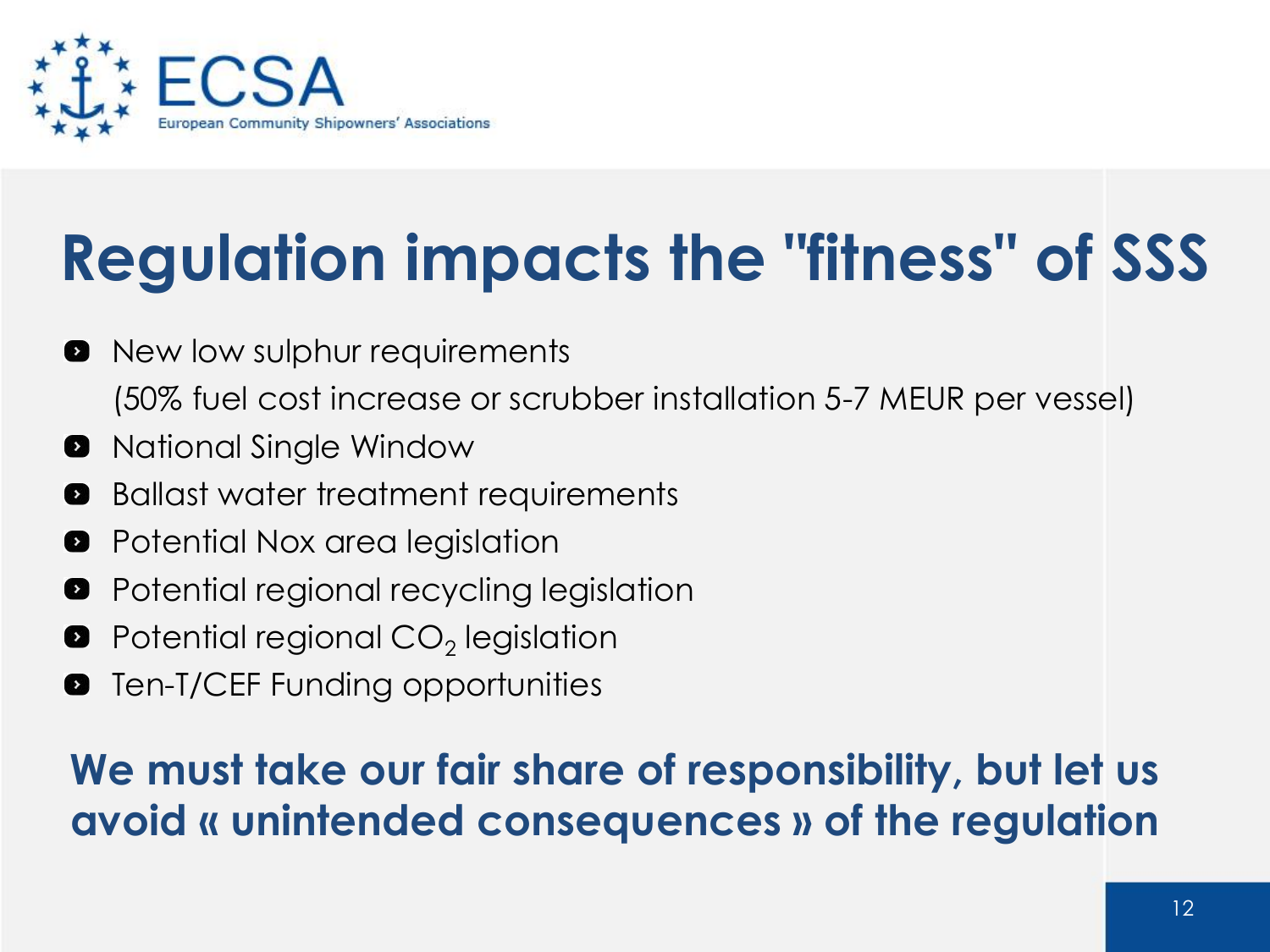

# **Deep dive on the National Single Window**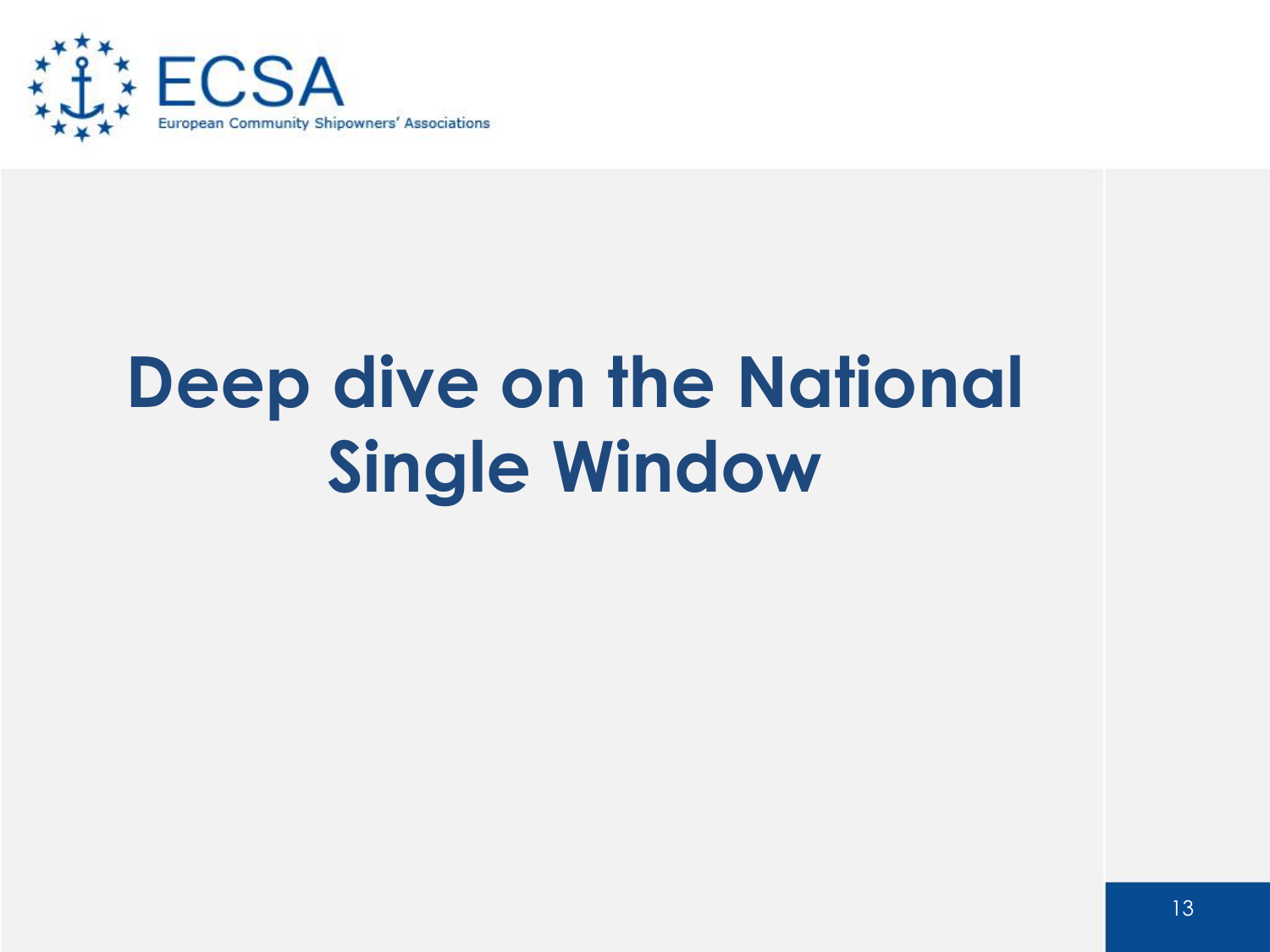### **THE PREVIOUS REPORING STRUCTURE WAS CUMBERSOME FOR THE NATIONAL MARITIME AUTHORITIES TO HANDLE**





#### Previous Set-up

- "Paper based" systems between national authorities and shipping company
- Submission via emails, fax or use of ship agents
- Easy to "re-use" templates/ information per voyage

#### **Challenges**

- Risk of errors and duplications in documentation
- **Less transparency**
- Time consuming from a national authority point of view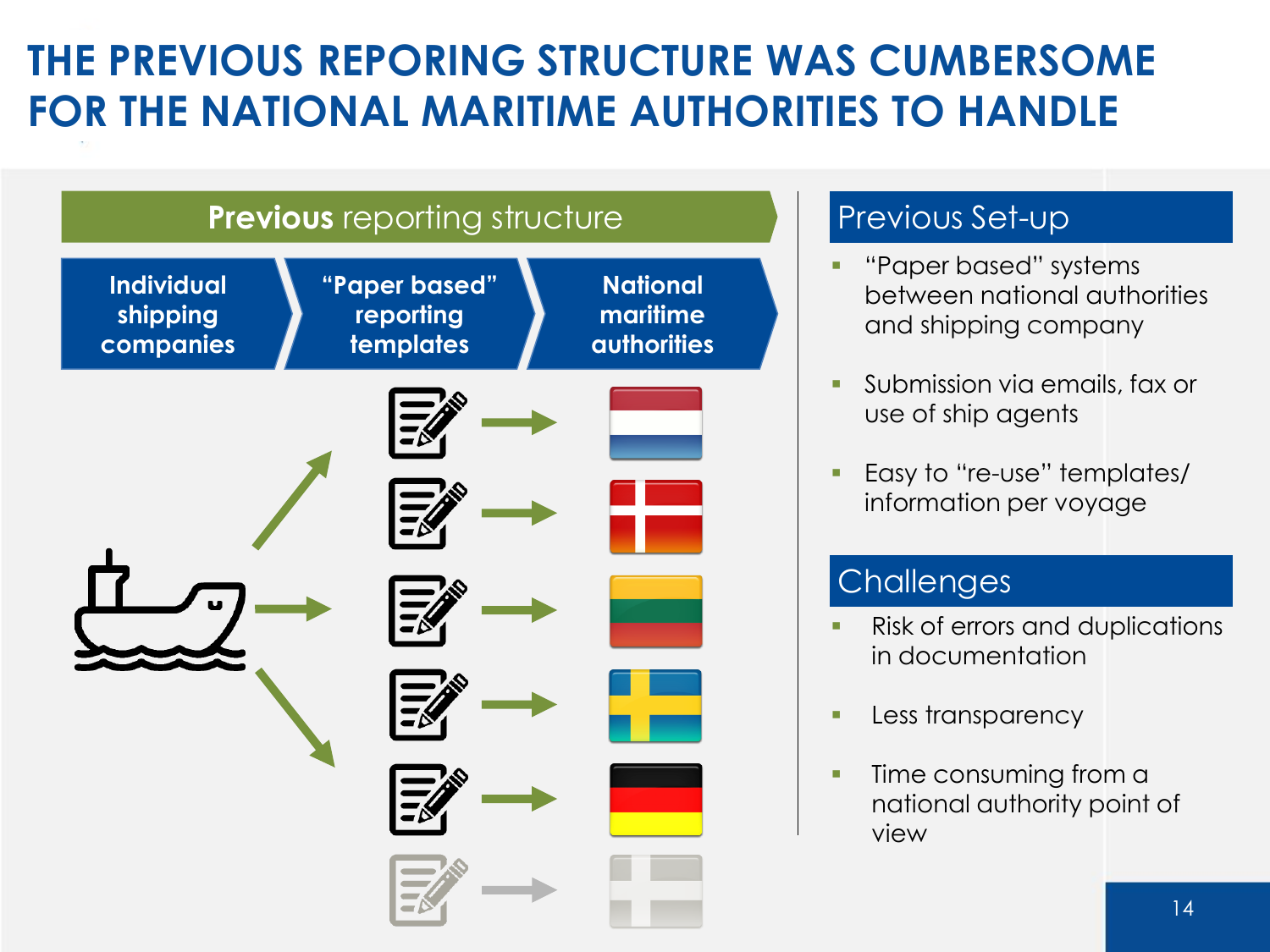#### **THE INTENDED REPORTING WAS GOING TO MAKE LIFE EASIER FOR BOTH SHIPPING COMPANIES AND NATIONAL MARITIME AUTHORIES…**



#### Intended set-up

- Simplify and harmonize the admin burden when reporting "Go digital"
- Clear definition on intended set-up – however, the countries were responsible for developing their own systems

#### Benefits (in theory)

- One single, simple reporting set-up for the shipping company and authorities
- **Further transparency and** easy sharing of data across national authorities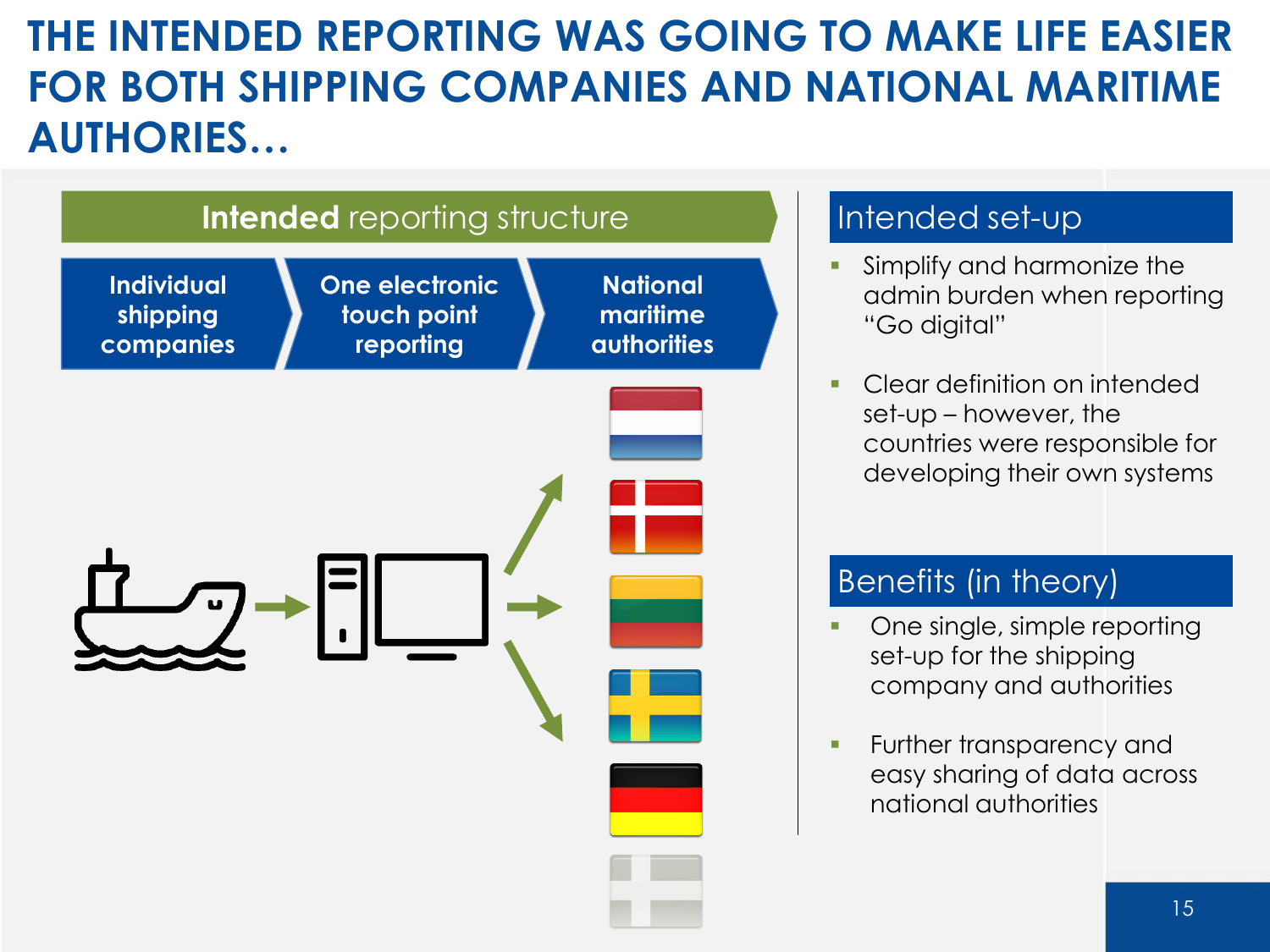### **…HOWEVER, IT ENDED UP BEING A NON-COORDINATED APPROACH LEAVING THE SHIPPING COMPANIES WITH ADDITONAL REPORTING**



#### Actual set-up

- Member states have developed their own systems – no coordination from the industry's point of view
- Shipping companies to report to multiple national systems
- Cumbersome online reporting
- Shipping companies to enter all information per voyage – no easy duplication of data

#### **Challenges**

- High IT cost (EDI/infrastructure set-up for shipping companies)
- Online reporting is difficult for vessels due to little upload speed (satellite)
- Upload issues due to server capacity
- Unclear roll out differs from country to country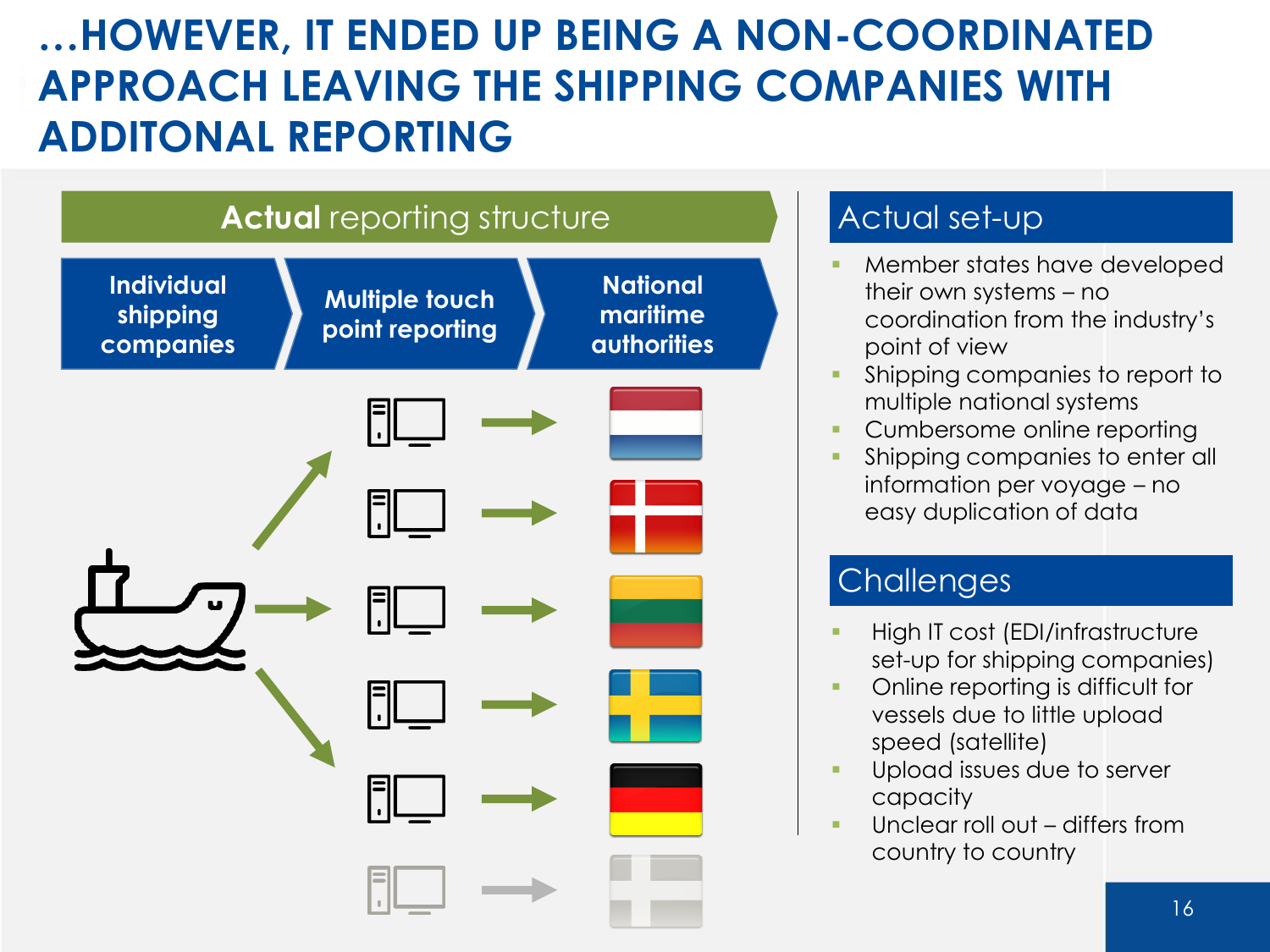

### **Concluding on the National Single Window**

- Previous reporting structure had found its own "easy to use"  $\bullet$ format – from the shipping industry's point of view
- The industry welcomed the intensions of the new system  $\bullet$
- It ended up with non-coordinated individual reporting systems  $\bullet$ for each national authority – resulting in much increased time spent/cost of reporting for the industry
- **O** Involve the industry early, ensure national compliance with intentions from Commission and roll-out only when/if real benefits for all
- **O** Today The National Single Window is unfortunately seen as another "blood clot" in the circulatory system of Short Sea Shipping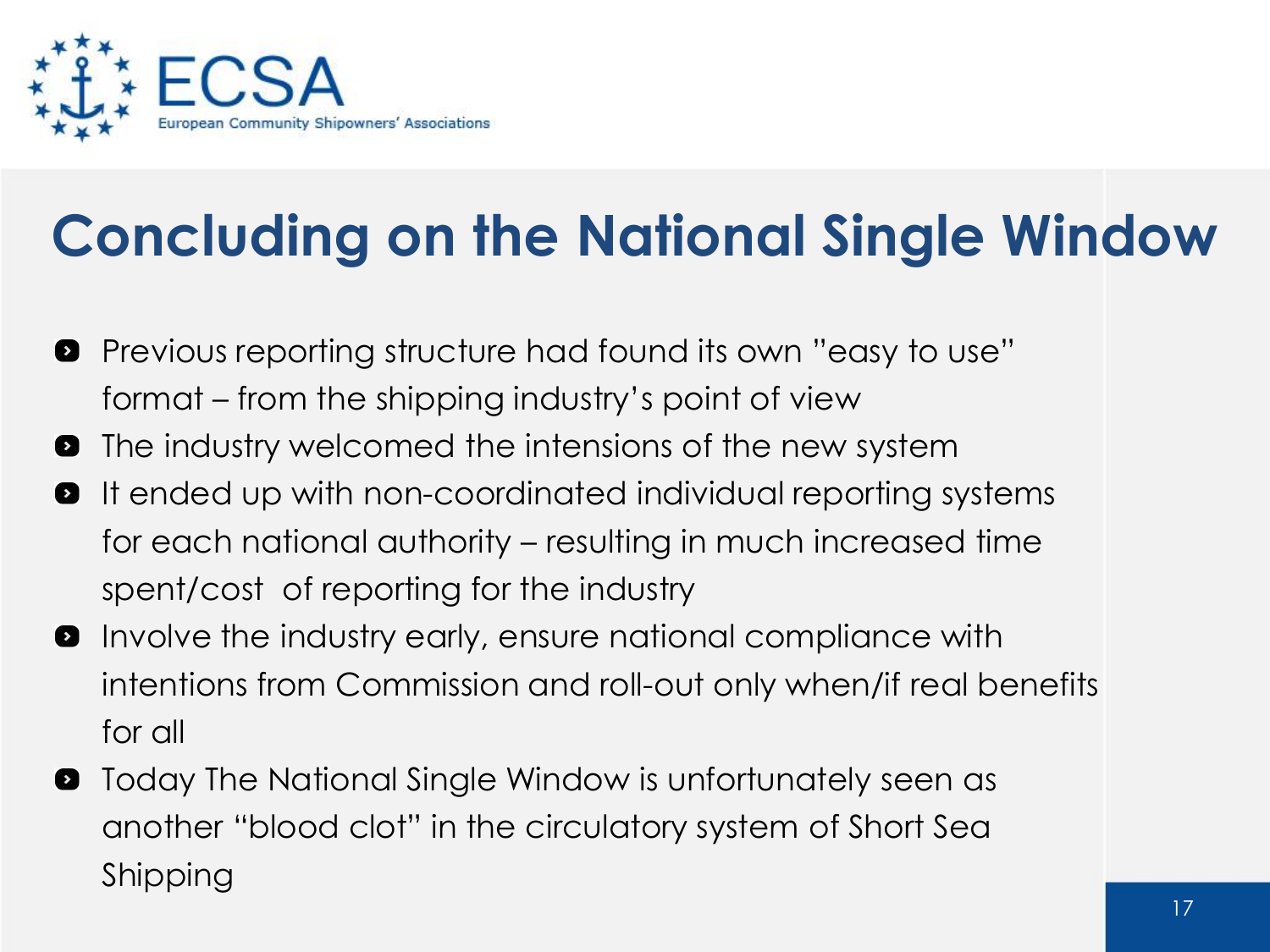

# **What is ECSA suggesting..?**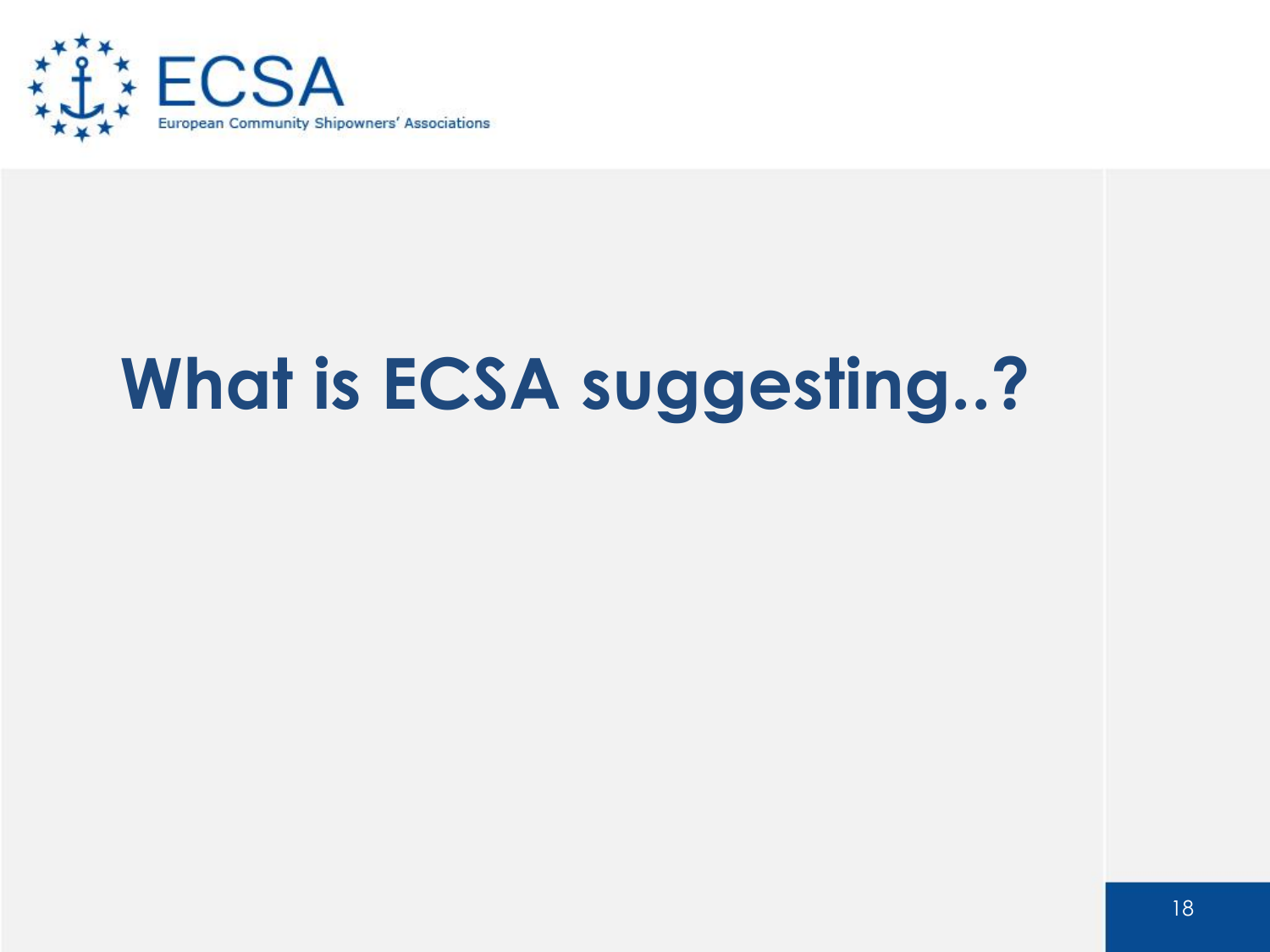

- **1. Identify all barriers that prevent the development of true Motorways of the Sea:**
- SSS is a vital part of the EU intermodal supply chain infrastructure  $\bullet$
- Launch an intra-Commission REFIT-style task force to identify key  $\bullet$ barriers
- Listen to all stakeholders and act fast 0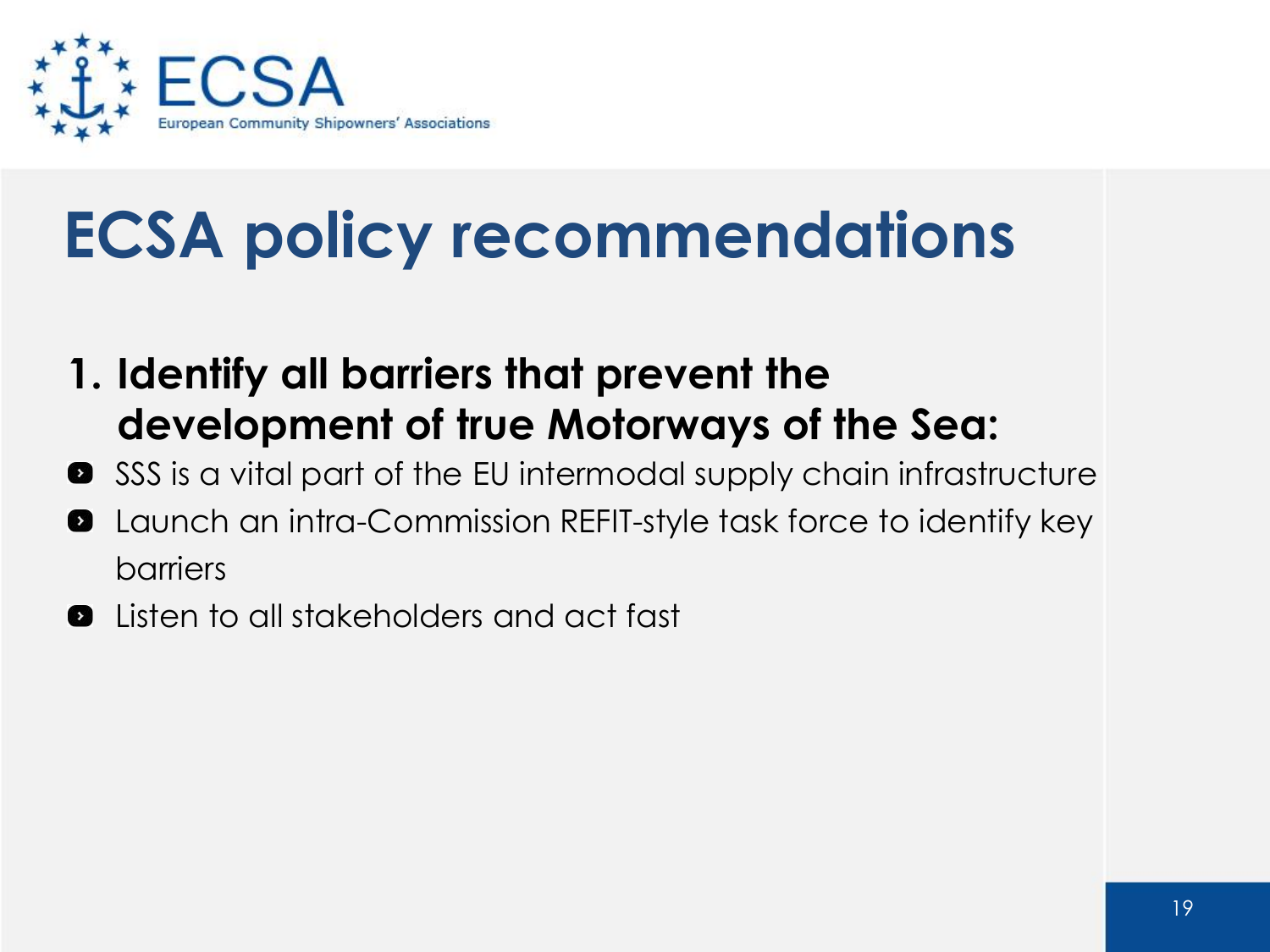

### **2. Complete the single market for shipping:**

- The internal market one of the biggest successes of EU, but  $\bullet$ some sectors are not there, including shipping
- Most agree on the benefits of SSS, so let us now get it done  $\bullet$
- The potential is huge for all  $\bullet$
- An example…  $\bullet$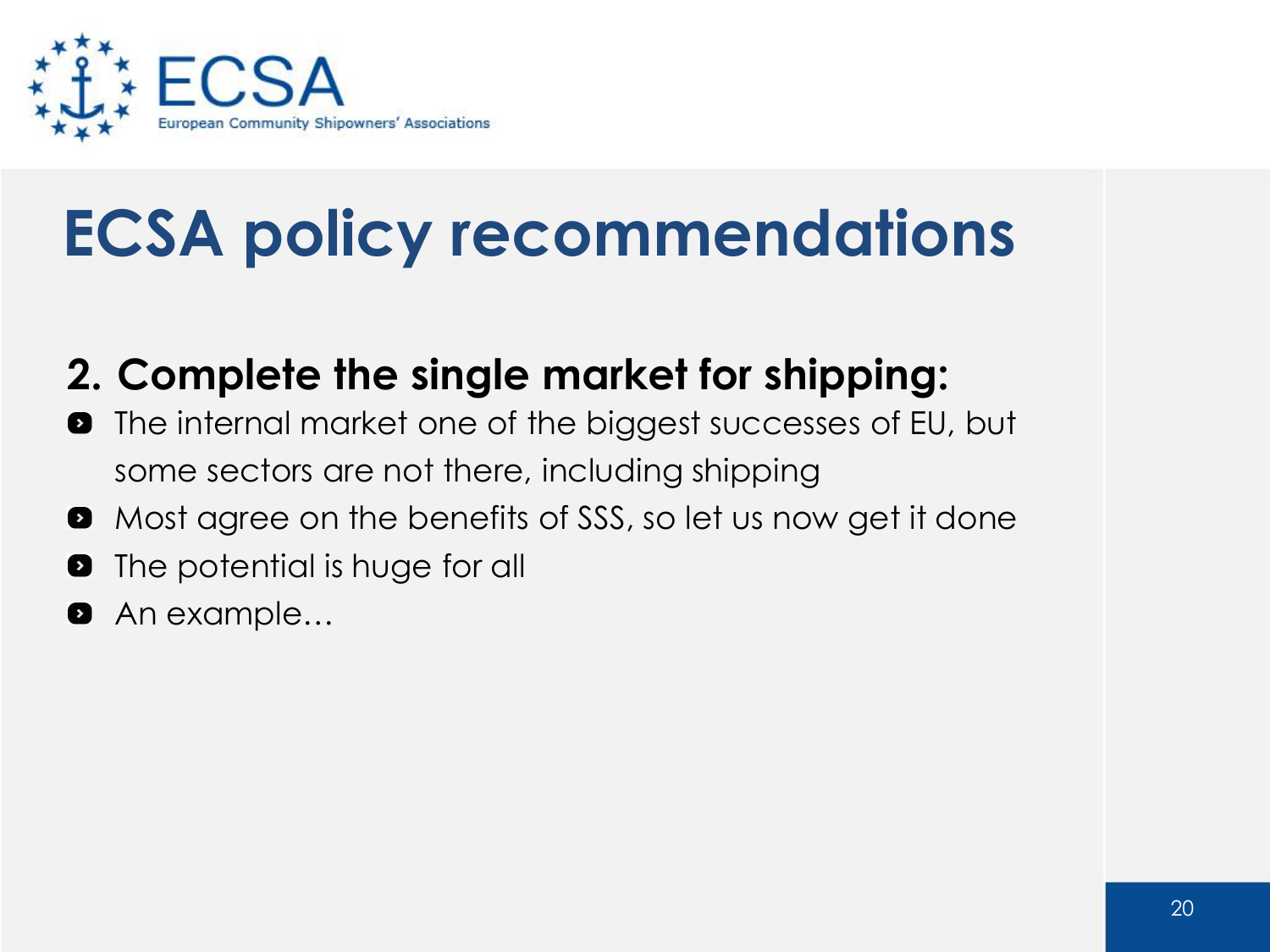### No Single Market for shipping

**2. Completing the Single Market Market Market Market Associates and Shipping and Shipping and Shipping and Shipping Associates and Shipping and Shipping and Shipping and Shipping and Shipping and Shipping and Shipping and** 

The driver issues a CMR letter



- Transport to the port of loading The driver issues a note
- 2 The consignor declares community status of goods
- The shipping company enters the container in the port community system at the port of loading terminal
- 4 The shipping company submits a bill of lading to the terminal and declares community status of the goods
- 5. The port terminal checks the documentation of community status of the goods
- 6 The manifest of the ship is being updated by the shipping company including information about the status of the goods
- 7 The ship issues the required IMO FAL forms to the different Dutch authorities and the Port of Rotterdam before departure (Single Window not in place yet)
- 8 The ship submits data to the Swedish National Single Window before and after arrival to Gothenburg and at the time of departure
- 9 The shipping company enters the container in the Swedish customs system by submitting the manifest
- 10 The shipping company declares community status of the goods in the port system in Gothenburg
- 11 The port terminal checks the documentation of community status of the goods
- 12 Transport from the port of discharge The driver issues a note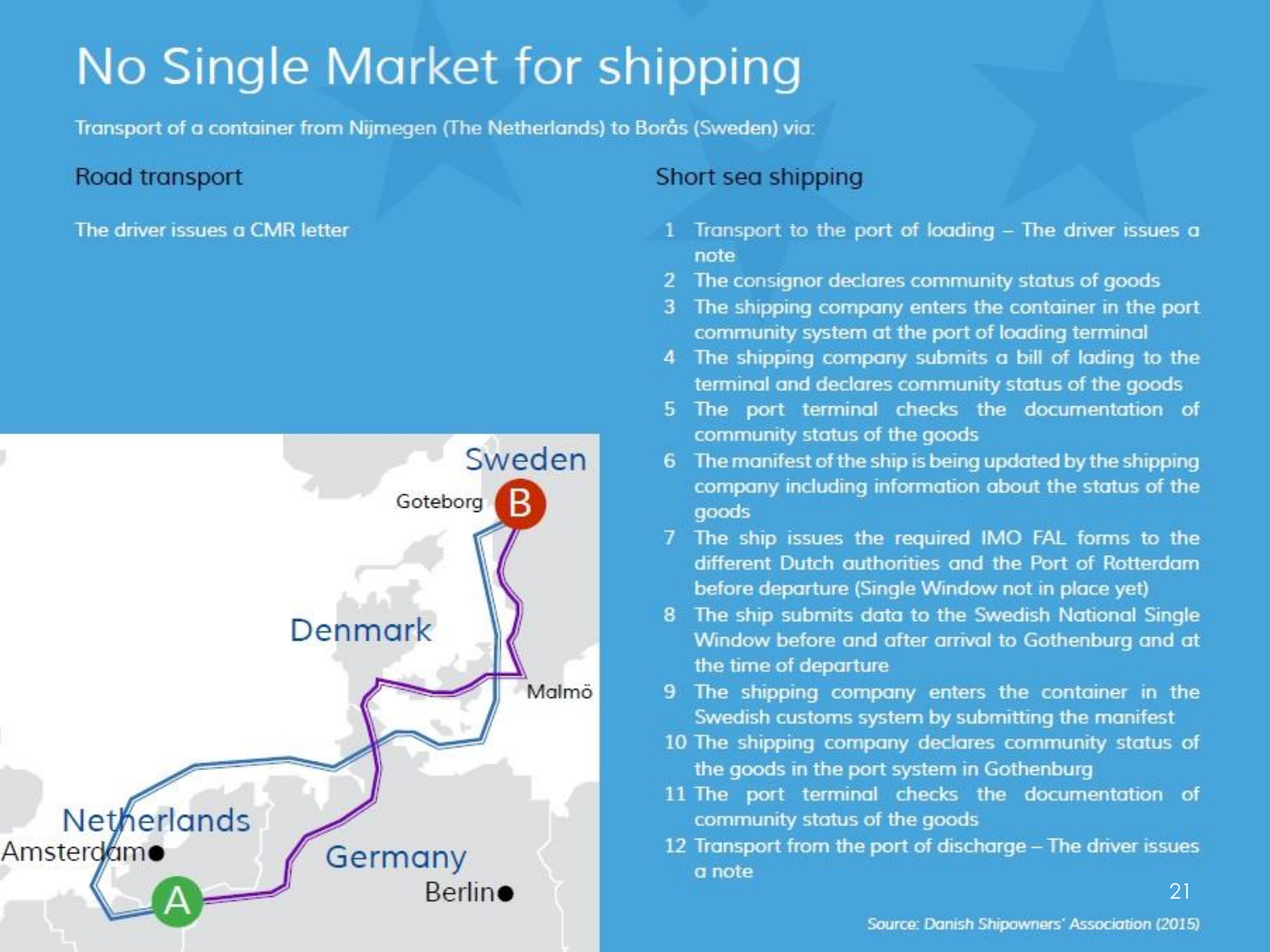

- **3. Simplify procedures for regular short sea services with third countries:**
- **•** Simplify and rationalise administrative procedures for short sea services that also call at non-EU ports
- Extend the simplifications benefitting intra-EU services to  $\bullet$ members of the Common Transit Convention, which include Norway, Iceland and Turkey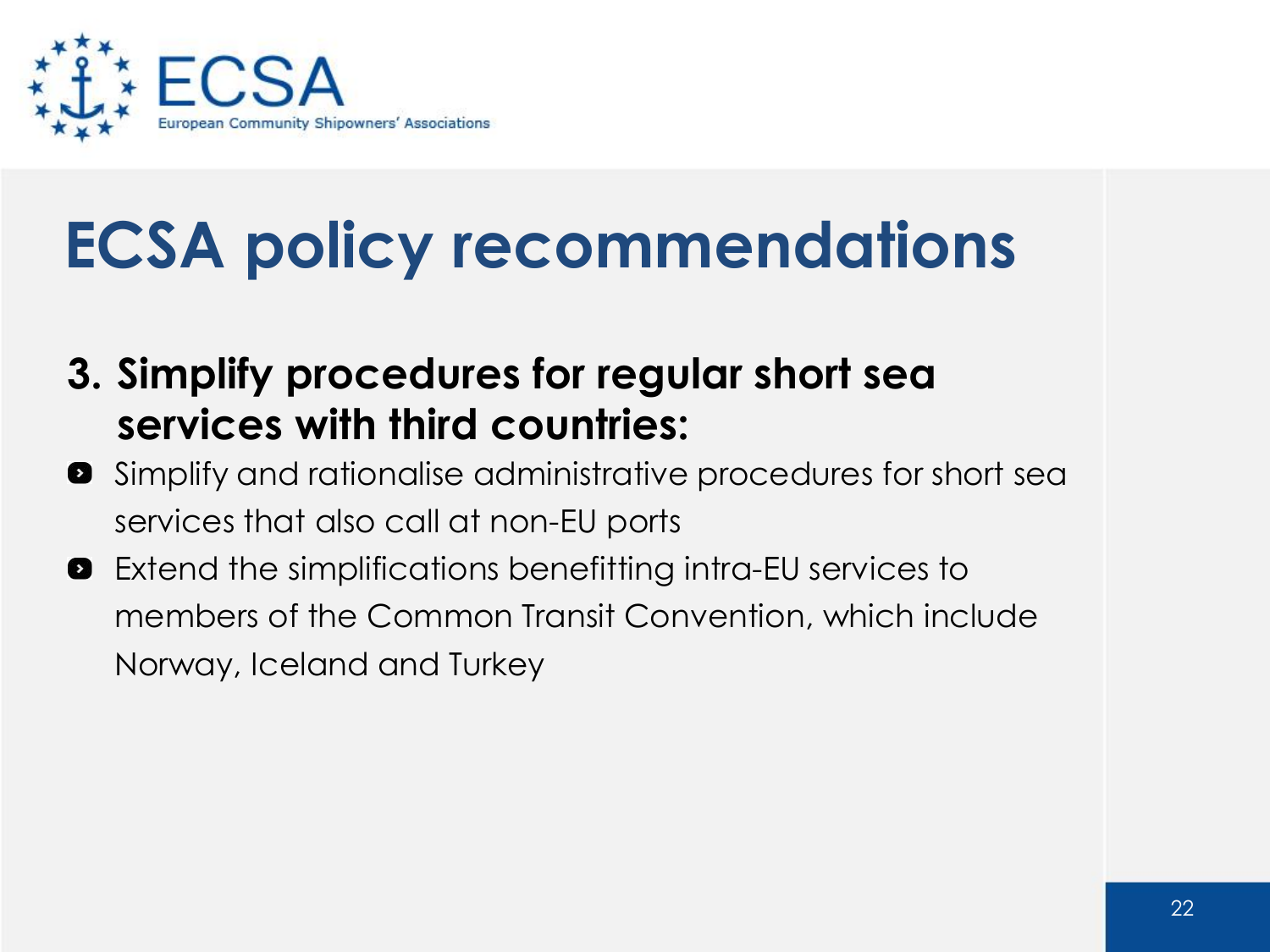

- **4. Ensure market access to port services and guarantee free movement of goods:**
- **O** Ongoing legislative process on port regulation will not deliver expected results on "open market access"
- Alternative solutions needed: focus on individual cases and a more structured approach to TEN-T
- **O** Commission should also set up common framework for Pilot Exemption Certificates (PECs)
- **O** In order for SSS to prosper, ports need to remain open to all traffic that wishes to use them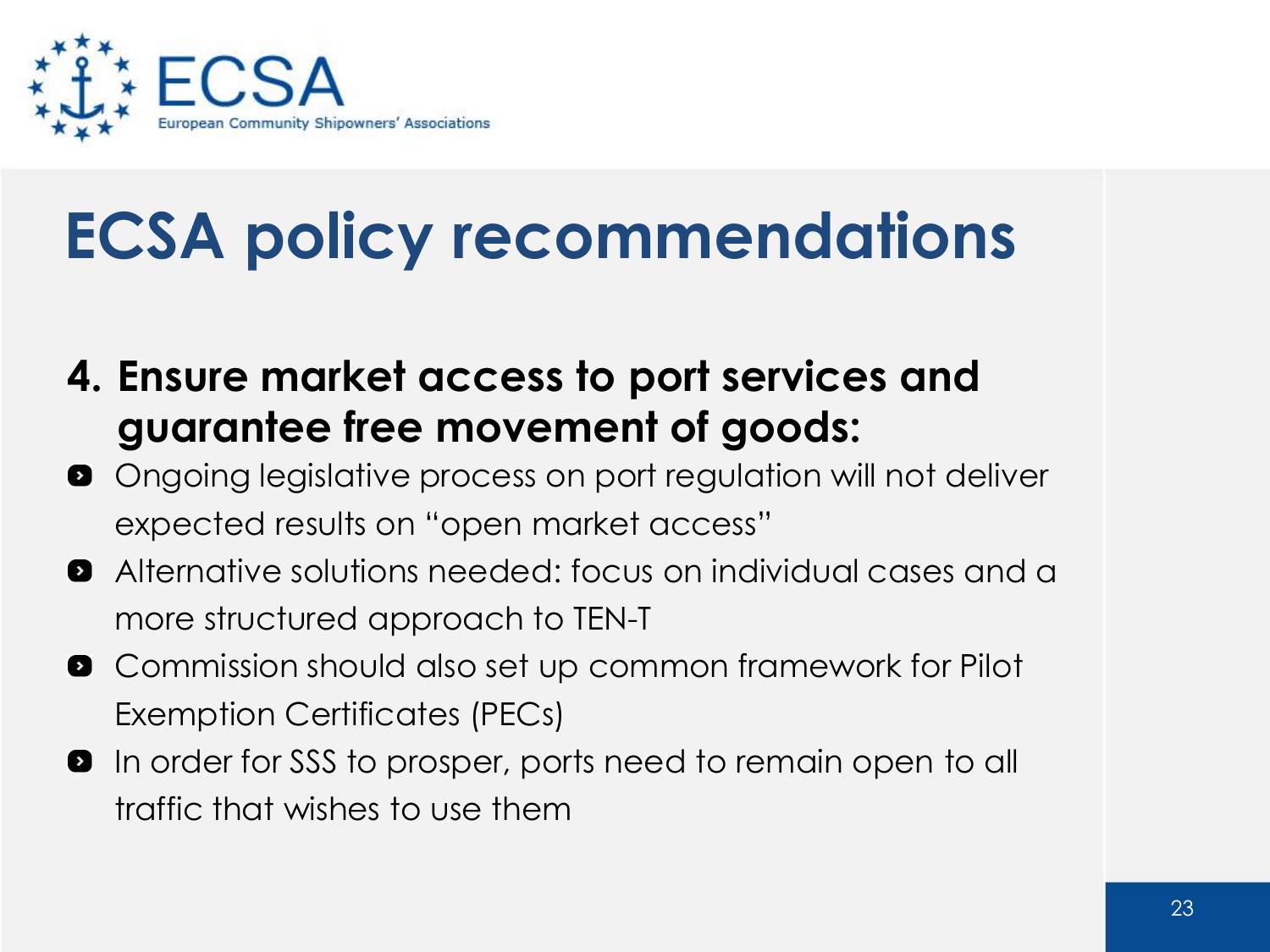

- **5. Devise competition–neutral ways to financially stimulate short sea shipping:**
- **•** Consider SSS as European infrastructure and "relax" requirement under CEF facilities
- **8** Support "first-movers" financially for qualified environmental upgrades and retrofits
- **O** Consider financial incentives for the demand side (customers) of SSS. (Inspiration from Italian Eco-bonus)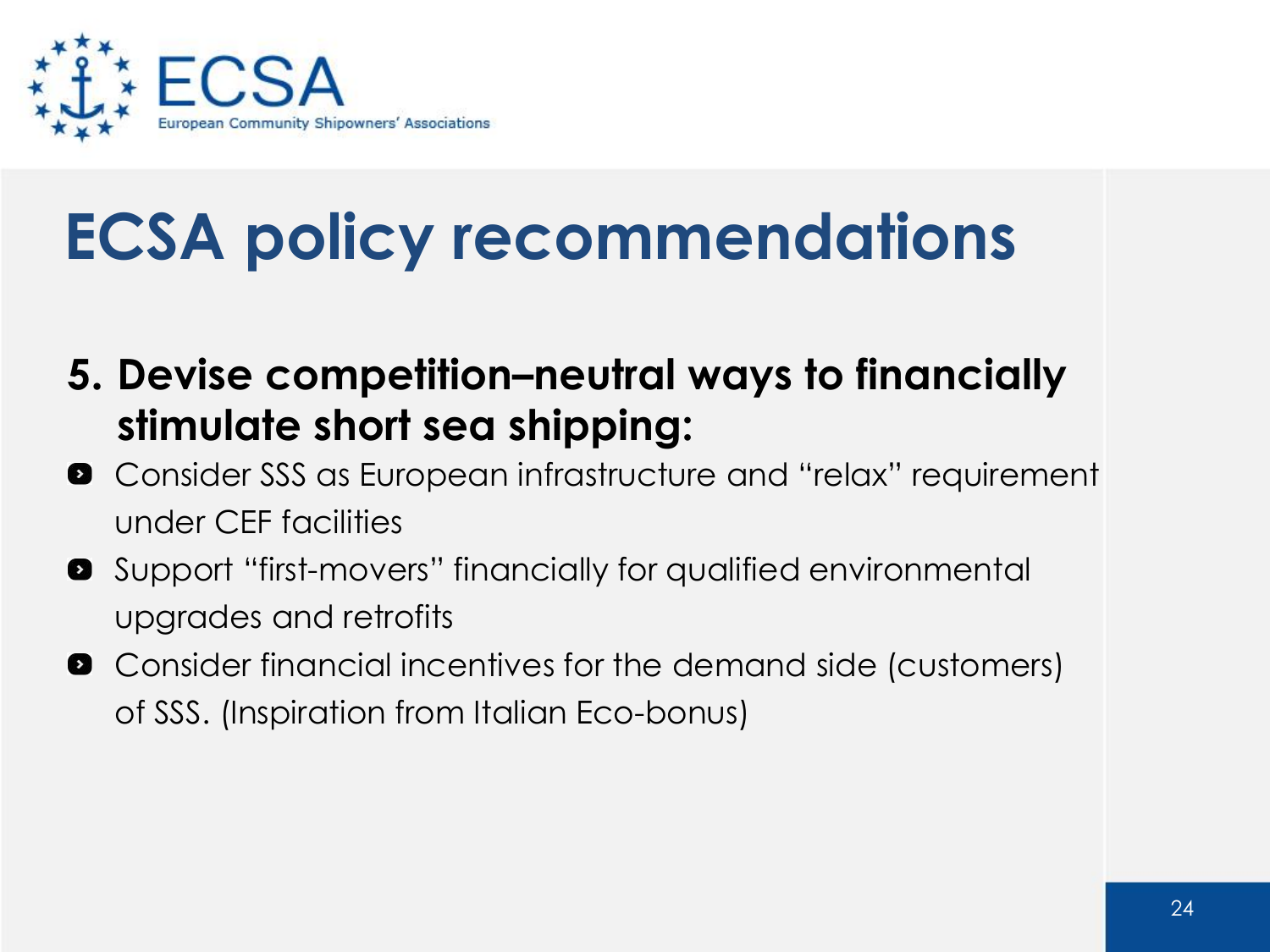

### **Wrap up**

- **•** Short Sea Shipping is a vital component of the EU single market and the EU economy
- **•** Let us work together to improve the "fitness" of Short Sea Shipping
- **•** Let us make sure that we avoid « own goals » in European legislation when it comes to Short Sea Shipping, there is a limit to what sector can handle and grow
- **•** Let us make real progress towards completing the single market for shipping during the next three years